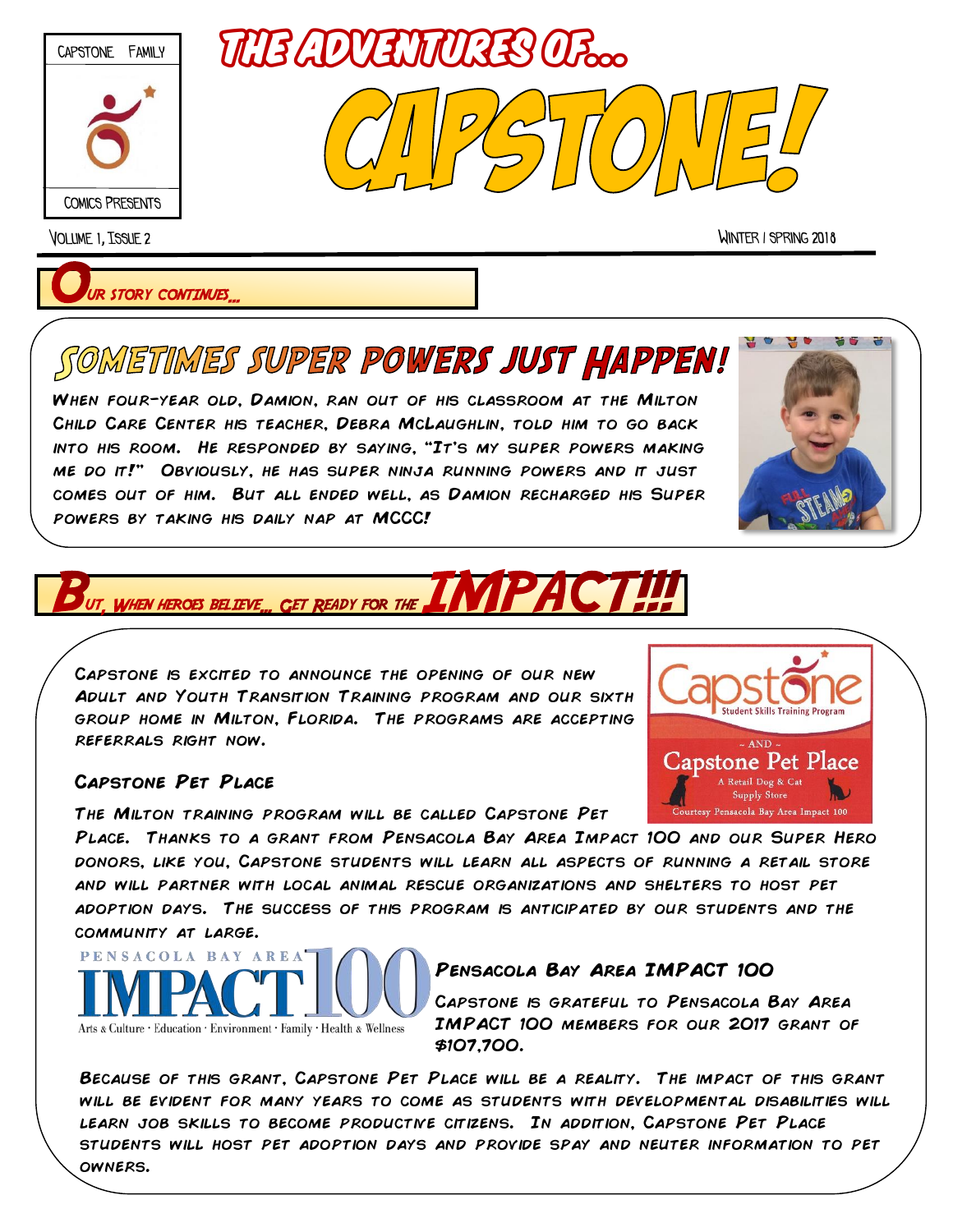

**You Too Can Support Capstone by Volunteering, Participating, or donating. - Some of our recent "Super heroes" include:**

| LARRY ANDERSON                    | AT&T PIONEERS             | <b>BARBERI HEATING &amp; AIR</b>   | RANDY BRICKER                     | <b>CORNERSTONE MORTGAGE</b>  | <b>JEANNE CLARK</b>     |
|-----------------------------------|---------------------------|------------------------------------|-----------------------------------|------------------------------|-------------------------|
| <b>SAUNDRA DAGGS</b>              | <b>JOANN DOMAN</b>        | ED & TRISHA MORRISON               | ANGEL A EDDY                      | EMERALD COAST GRANITE & TILE | RYAN ELLIOTT            |
| EXIT REALTY                       | <b>FLORIDA BLUE</b>       | <b>GULF POWER</b>                  | <b>HANCOCK BANK</b>               | <b>BRAD HUGGINS</b>          | <b>JAMES JENKINS</b>    |
| JOAN & GERRY KEMPEL               | <b>BILLIE JEAN KINDER</b> | FRED LEVIN                         | <b>LIBERIS LAW FIRM</b>           | <b>BOBBY LIKIS</b>           | <b>KARA DAWN MAKRIS</b> |
| MATTHEW CHESTNUT SCORES!          | <b>MARTIN MARIETTA</b>    | TRUDY O BRIEN                      | <b>MATTHEW PEACOCK</b>            | <b>BUZZ RITCHIE</b>          | LESLIE SAAM             |
| <b>SCHMIDT FAMILY RESTAURANTS</b> | NORMAN SMITH              | JOYCE & KELVIN SELLERS DIANE SOMER |                                   | <b>DOROTHY STACHOW</b>       | <b>MARY THOMAS</b>      |
| <b>NEIL THORSEN</b>               | ROBERT UNDERWOOD          | CHESTER VROCHER                    | DR. SHERRY A WHITE SUSAN BRADSHAW |                              | <b>ZELICA GROTTO</b>    |
|                                   |                           |                                    |                                   |                              |                         |



We are having an exciting fall semester at Capstone Academy in Milton! School got off to a great start in both our VPK and ESE programs. Our after school program is having a blast as well!

We welcomed our Children's Therapy Department back into our main school building. They moved out of their clinic at 5326 Stewart Street to turn the site into the Capstone Pet Place (see page 1).

OUR STUDENTS ENJOYED A VISIT FROM THE MILTON FIRE DEPARTMENT FOR FIRE PREVENTION WEEK, A spook-tacular Fall Harvest party on Halloween, and a trip to Sweet Season Farms to truly welcome the Autumn Season. In December all of our students are looking forward to our POLAR EXPRESS PARTY WITH A SPECIAL VISIT FROM SANTA AND THE CHRISTMAS HOLIDAYS.



BRAIN POWER! THE MILTON CHILD CARE CENTER "OPENED" A BOOK Lending Library in early November.

The library was built by Lee Faher, retired Army Veteran, from recycled materials. He was delighted to build the library for the children.

Lead Teacher, Joannie Broussard, had the idea to place a lending library at the center. When asked why, she said, "I wanted the neighborhood children to experience the love of books." She added, "Children develop vital language skills from books. These skills create problem-solvers. Books are a spring board to children's learning,"

Once word gets out about the library, children will visit on a regular basis. Recently, a new LETTER CARRIER THOUGHT THE "LIBRARY" WAS A MAILBOX! BOOKS ARE MORE FUN TO READ THAN BILLS.  $\odot$ 

Books for the library are donated by Capstone friends and families. Anyone who wishes to donate new or gently used books may do so by dropping them off at the center. MCCC is located on the Milton High School campus at 6656 Park Ave.

The Center supports families by providing high quality early education services for children ages six weeks to five years. Children are assigned to classrooms based on age, developmental readiness, and/or availability of space and are provided nutritious meals and snacks each day.

For more information about programs or enrollment, call Herlinda Stitt, Director, at 983-5315.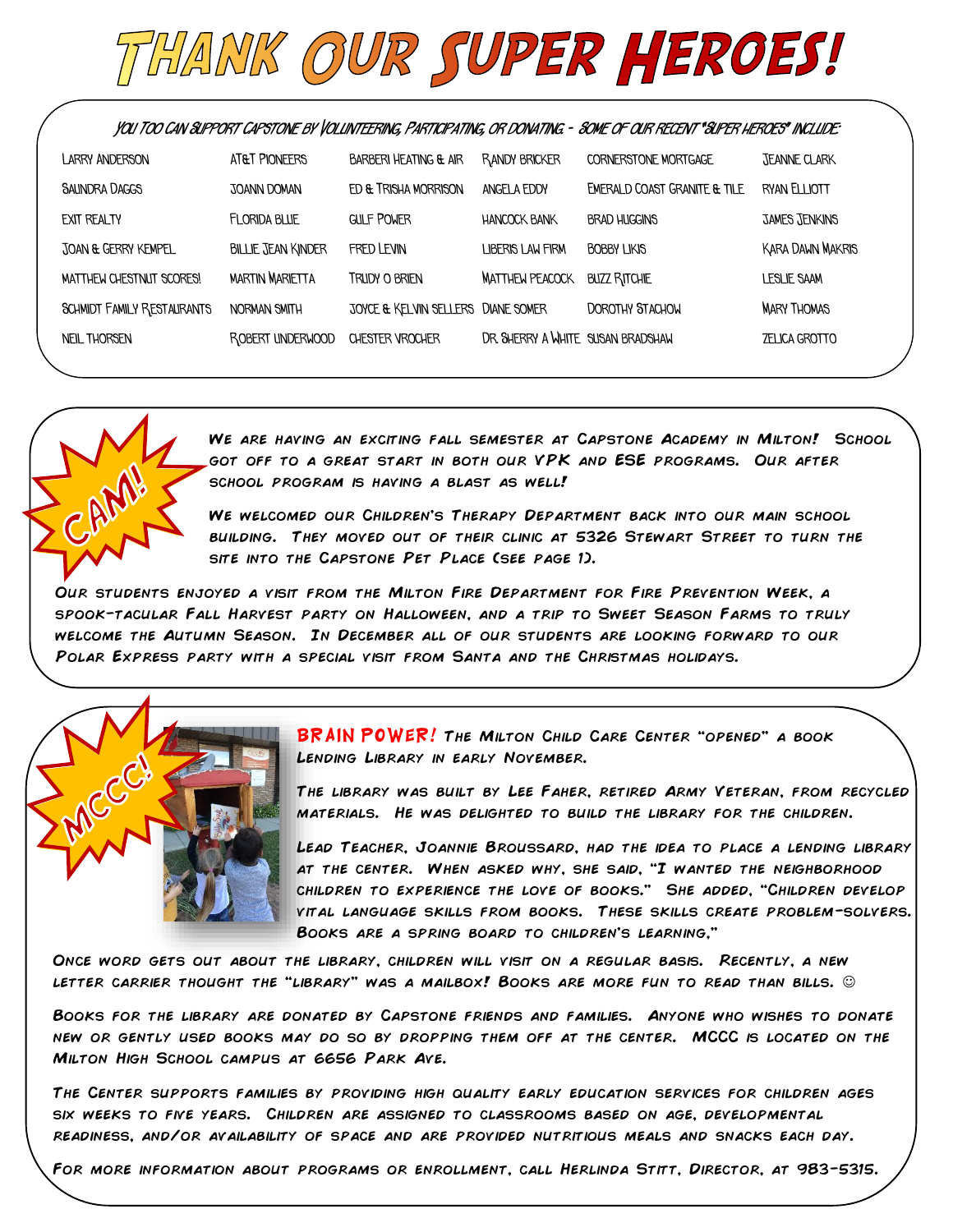

It's A Holiday Break! Our Centers will be closed on the following Dates for the Holidays. Please call your programs for information on extended holiday closings. Capstone would like to wish everyone a safe and happy holidays. Please Note that our Residential Program will continue providing care for residents during the holidays and center closings.

DECEMBER 25<sup>TH</sup> & 26<sup>TH</sup> – ALL SCHOOLS AND PROGRAMS (CHRISTMAS EVE & CHRISTMAS<sup>T</sup> Day Observed)

JANUARY  $1^{ST}$  – ALL SCHOOLS AND PROGRAMS (NEW YEAR'S DAY OBSERVED)



#### **North Milton Group Home**

Capstone is excited to announce the opening of our sixth group home in the north Milton area. This home will provide four adults with a caring home in a quiet neighborhood, just minutes from local community businesses, entertainment, and recreation. Nursing oversight will be provided 24/7 by Capstone RN/LPNs for the residents of the home.





Laci is friendly, intelligent, has a great sense of humor, and is very Articulate when she speaks. Since July 2007, she has attended Capstone Adaptive Learning and Therapy Centers' Adult Day Training Program at the Transition Employment Center (TEC), located at 2600 WEST FAIRFIELD DRIVE.



LACI STRIVES FOR INDEPENDENCE AND THE ABILITY TO BE PART OF HER COMMUNITY.

Laci is living her longtime dream of being employed and becoming a contributing tax-paying citizen. She works part time as a Relief Receptionist for TEC. Laci's duties include: answering the business phone, taking messages, and distributing the messages to the appropriate person.

She also trains other students on how to answer the phone correctly and take accurate messages. Laci also tutors her peers that need one-on-one assistance in remedial studies. Most of them comment that, Laci is a good teacher, she has taught me a lot and she does not play. She will make you learn.

Her hard work, tenacity, and diligence are recognized not only by the staff but by her peers as well. **CONGRATULATONS, LACI!!!**